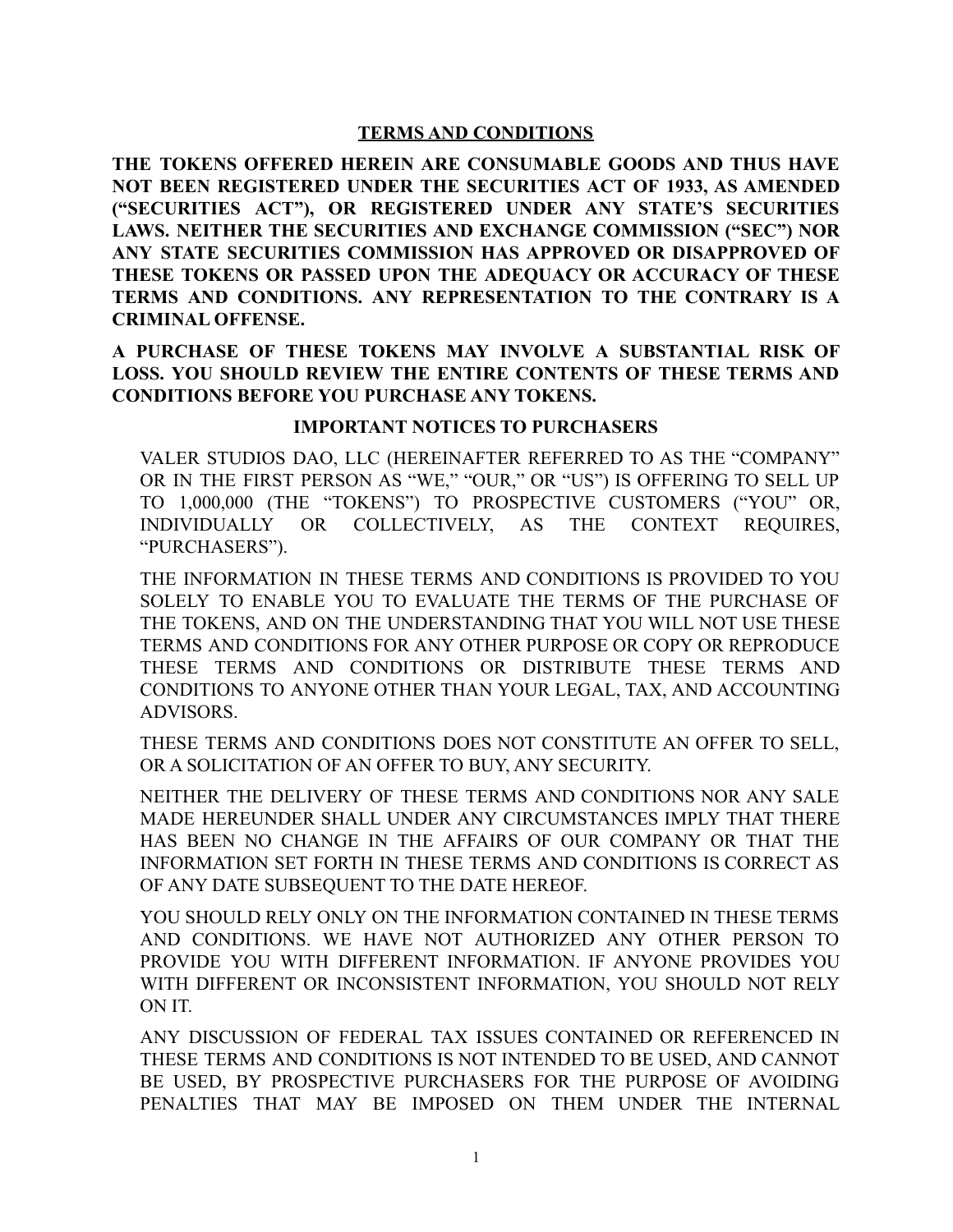REVENUE CODE OR ANY APPLICABLE STATE CODES; SUCH DISCUSSION IS WRITTEN IN CONNECTION WITH THE PROMOTION OR MARKETING BY THE COMPANY OF THE TRANSACTIONS OR MATTERS ADDRESSED IN THESE TERMS AND CONDITIONS; AND PROSPECTIVE PURCHASERS SHOULD SEEK ADVICE BASED ON THEIR PARTICULAR CIRCUMSTANCES FROM AN INDEPENDENT TAX ADVISOR.

CONSULT WITH YOUR LEGAL, TAX, AND ACCOUNTING ADVISORS BEFORE PURCHASING. YOU SHOULD NOT VIEW THE CONTENTS OF THESE TERMS AND CONDITIONS AS LEGAL, TAX, ACCOUNTING OR INVESTMENT ADVICE. YOU SHOULD CONSULT YOUR OWN COUNSEL, OR ACCOUNTANT AS TO LEGAL, TAX AND RELATED MATTERS CONCERNING A PURCHASE OF THE TOKENS.

THE COMPANY HAS PREPARED THESE TERMS AND CONDITIONS AND IS SOLELY RESPONSIBLE FOR ITS CONTENTS. THESE TERMS AND CONDITIONS DOES NOT PURPORT TO BE ALL INCLUSIVE OR TO CONTAIN ALL THE INFORMATION THAT YOU MAY DESIRE IN INVESTIGATING THE COMPANY AND THE TERMS OF THIS OFFERING. SEE "RISK FACTORS" BELOW FOR A DISCUSSION OF CERTAIN FACTORS THAT SHOULD BE CONSIDERED IN CONNECTION WITH A PURCHASE OF THE TOKENS. YOU ARE RESPONSIBLE FOR MAKING YOUR OWN EXAMINATION AND INVESTIGATION OF THE COMPANY AND YOUR OWN ASSESSMENT OF THE MERITS AND RISKS OF PURCHASING IN THE COMPANY.

WE RESERVE THE RIGHT IN OUR SOLE DISCRETION, AND FOR ANY REASON WHATSOEVER: (I) TO MODIFY, AMEND AND/OR WITHDRAW THE TERMS OF THE OFFERING, THE NUMBER OF TOKENS OFFERED, OR THE PRICE PER TOKEN; (II) TO ACCEPT OR REJECT IN WHOLE OR IN PART ANY PROSPECTIVE PURCHASE OF THE TOKENS; OR (III) TO ALLOT TO ANY PROSPECTIVE PURCAHSER LESS THAN THE AMOUNT OF THE TOKENS SUCH PURCHASER HAS SUBSCRIBED TO PURCHASE. WE SHALL HAVE NO LIABILITY WHATSOEVER TO ANY OFFEREE AND/OR PURCHASER IN THE EVENT THAT ANY OF THE FOREGOING SHALL OCCUR.

**NOTICE TO FOREIGN PURCHASERS**: IF YOU LIVE OUTSIDE THE UNITED STATES, IT IS YOUR RESPONSIBILITY TO FULLY OBSERVE THE LAWS OF ANY RELEVANT TERRITORY OR JURISDICTION OUTSIDE THE UNITED STATES IN CONNECTION WITH ANY PURCHASE, INCLUDING OBTAINING REQUIRED GOVERNMENTAL OR OTHER CONSENTS OR OBSERVING ANY OTHER REQUIRED LEGAL OR OTHER FORMALITIES.

### **FORWARD-LOOKING STATEMENTS**

This Memorandum contains forward-looking statements that are based on the Company's current views and assumptions and involve a number of risks and uncertainties that could cause actual results to differ materially. These forward-looking statements are typically identified by terms and phrases such as "anticipate," "believe,"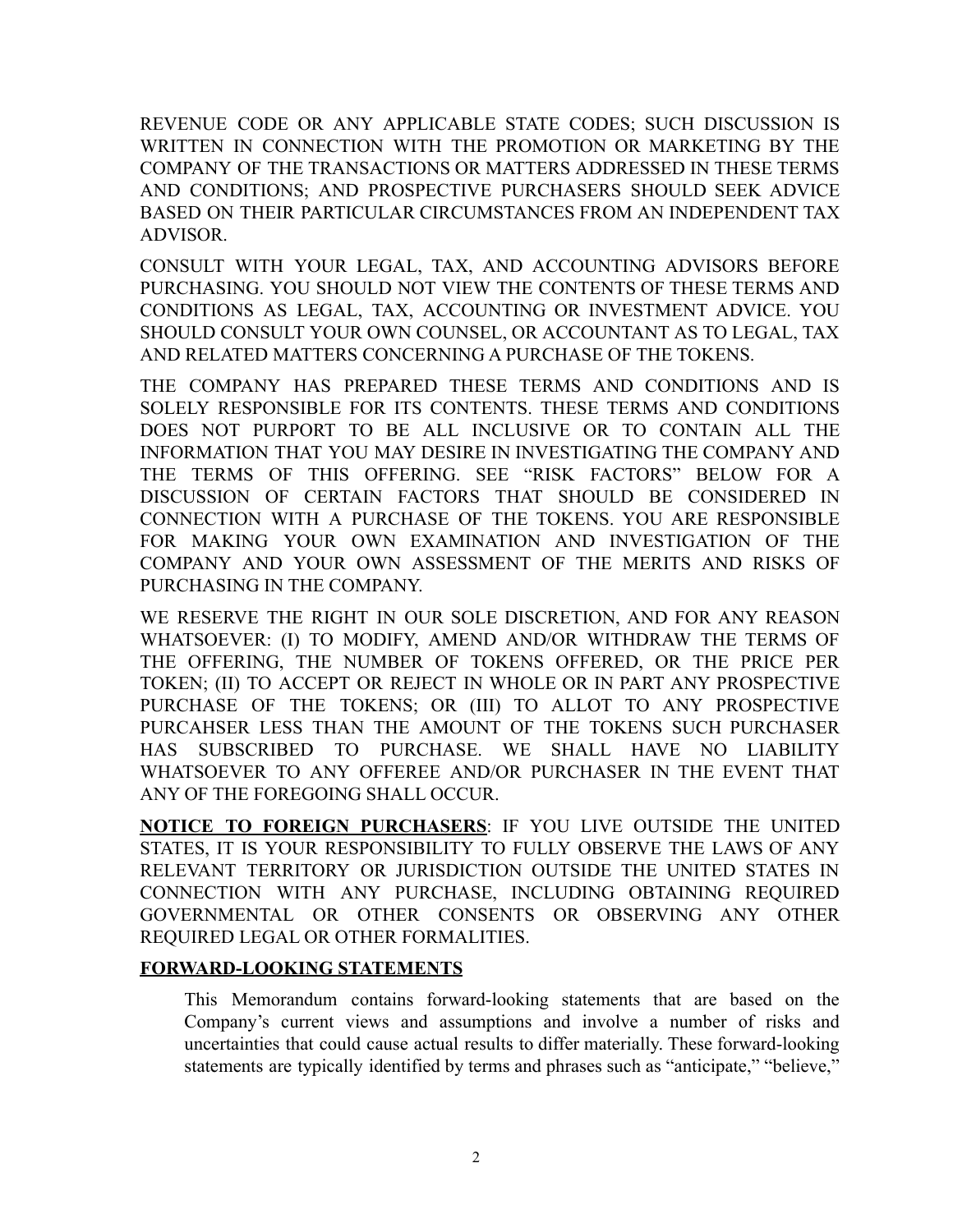continue," "could," "estimate," "expect," "intend," "may," "plan," "predict," "project," "should," "will," and similar expressions.

These forward-looking statements, wherever they occur in this Memorandum, are estimates reflecting the best judgment of the management of the Company. These forward-looking statements involve a number of risks and uncertainties that could cause actual results to differ materially from those suggested by the forward-looking statements. Forward-looking statements should, therefore, be considered in light of various important factors, including those set forth under "Risk Factors" and elsewhere in this Memorandum. The Company has no obligation to revise or update any forward-looking statement for any reason.

#### **SUMMARY OF THE OFFERING**

*The following is a summary of certain information appearing elsewhere in this Memorandum. This summary is qualified in its entirety by, and should be read in conjunction with, the more detailed information and financial data appearing elsewhere in this Memorandum.*

#### **Company Overview**

The Company is currently active in Cheyenne, Wyoming.

The Company was founded by Devon Fanfair, Charles Nader and Phylicia Manyweather.

The Company was incorporated on August 23rd, 2021. The Company's principal executive offices are located at 1603 Capitol Ave. Ste. 509c Cheyenne, WY 82001. Its telephone number is 832-403-9945. A company representative may be reached by email at info@valerstudios.com.

### **The Offering**

| <b>Issuer</b>                  | Valer Studio DAO, LLC                                                                                           |
|--------------------------------|-----------------------------------------------------------------------------------------------------------------|
| <b>Type of Tokens Offered</b>  | VLR Tokens (the "Tokens")                                                                                       |
| <b>Initial Price per token</b> | \$0.01                                                                                                          |
| <b>Minimum Purchase</b>        | \$10.00                                                                                                         |
| <b>Offering Period</b>         | The offering will terminate on [DATE] or such<br>other date as the Company may decide in its<br>sole discretion |

### **RISK FACTORS**

*The purchase of the Tokens involves certain risks. You should carefully consider all of the following risk factors, in addition to all of the information contained in this Memorandum prior to purchasing the Tokens. The risk factors described below are not the only ones facing the Company. Additional risk factors not presently known to us or that we currently deem immaterial may also impair our business operations. Our business, financial condition, results of operations or prospects could be materially and adversely affected by any of these risks. If any of the following risks occur, our business, financial condition or results of*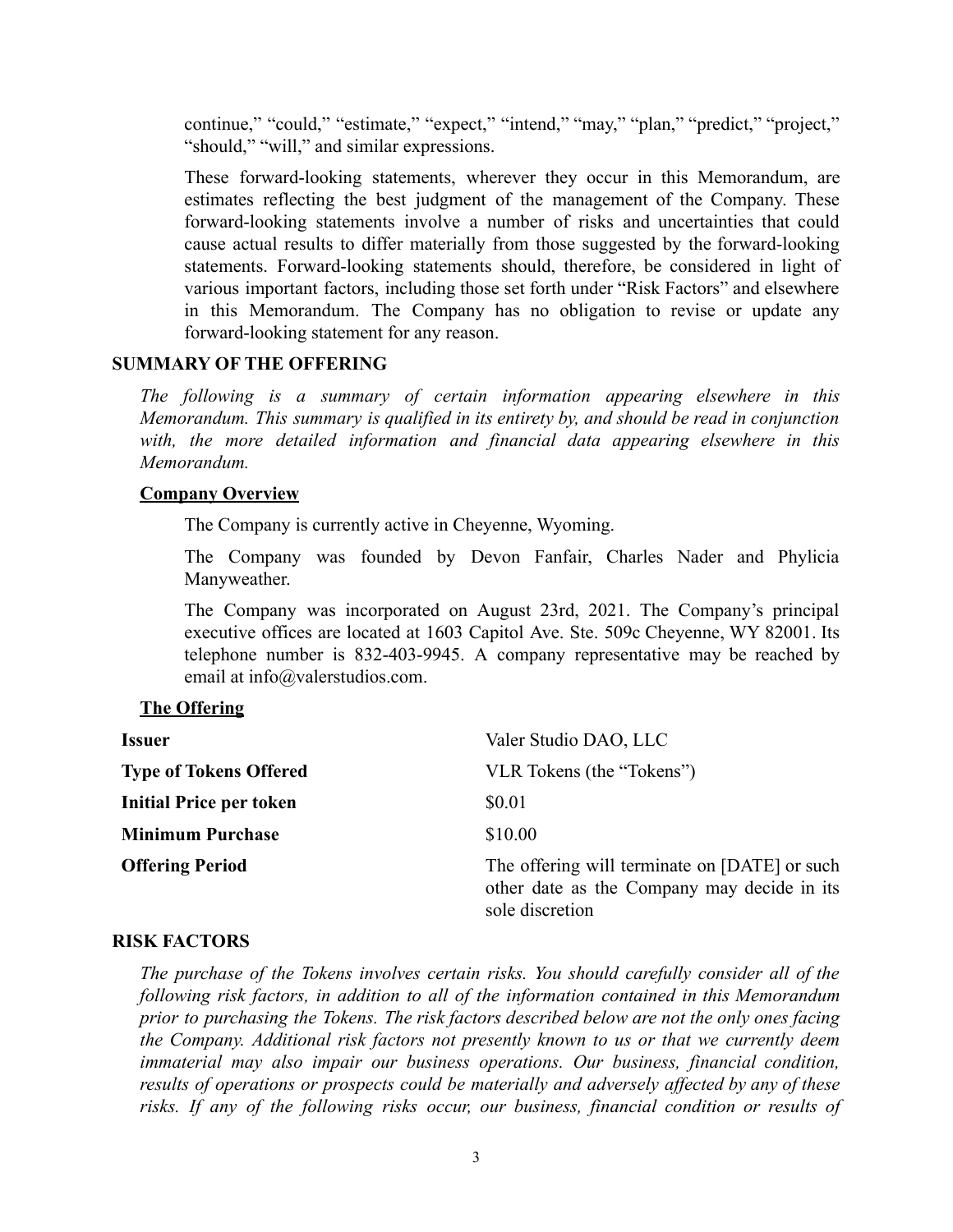*operations could be seriously harmed. In such a case, the tokens may not carry any utility and you could lose all funds that were used to purchase the tokens.*

#### **Risks Related to our Business**

# *We have no operational history and have no basis to evaluate our potential for future success.*

We were formed in 2021 and have, since then, been developing our products and creating our technology through extensive research and development. However, we have no operational history and cannot fully evaluate our business and prospects. Purchasers in the Tokens must consider the risks and uncertainties frequently encountered by early-stage companies like ours. If we are unsuccessful in addressing these risks and uncertainties, our business will be seriously harmed or may fail.

### *We may not be able to successfully implement our business model.*

We are in the process of implementing our business model. We are still in the early stages of developing our business strategy, sales and implementation practices, technological capabilities, customer relationships and marketing focus. We face a number of challenges, including a lack of meaningful historical financial data upon which to plan future budgets, competition from a wide range of sources, the need to develop customer relationships and other risks. We may not be able to successfully implement our business model.

# *We have generated no revenues, have incurred only losses and may not become profitable in the future.*

Since incorporation, we have generated no operational revenues and have incurred only losses, principally from costs relating to research and development, legal expenses, and salaries and consulting fees. We expect to continue to incur net operating losses for the foreseeable future. Our business model and strategies may not be successful and there is no assurance that we will ever become profitable in any future period.

# *We will require additional funding, which may not be available on favorable terms, or at all.*

We plan to continue to expend substantial capital in connection with the research and development of our products. If we fail to obtain the funding necessary to fund such research and development and to satisfy our working capital needs, we may have to delay our plans to commercialize our product and we may miss our market opportunities. We anticipate that our existing capital resources, together with the net proceeds of this offering, will be sufficient to enable us to continue our expansion plans for at least one year. However, our current operating plan could change as a result of many known and unknown factors and we may require additional funding. In addition, we may choose to raise additional capital due to favorable market conditions or strategic considerations even if we have sufficient funds for our current operating plan. To the extent available capital resources are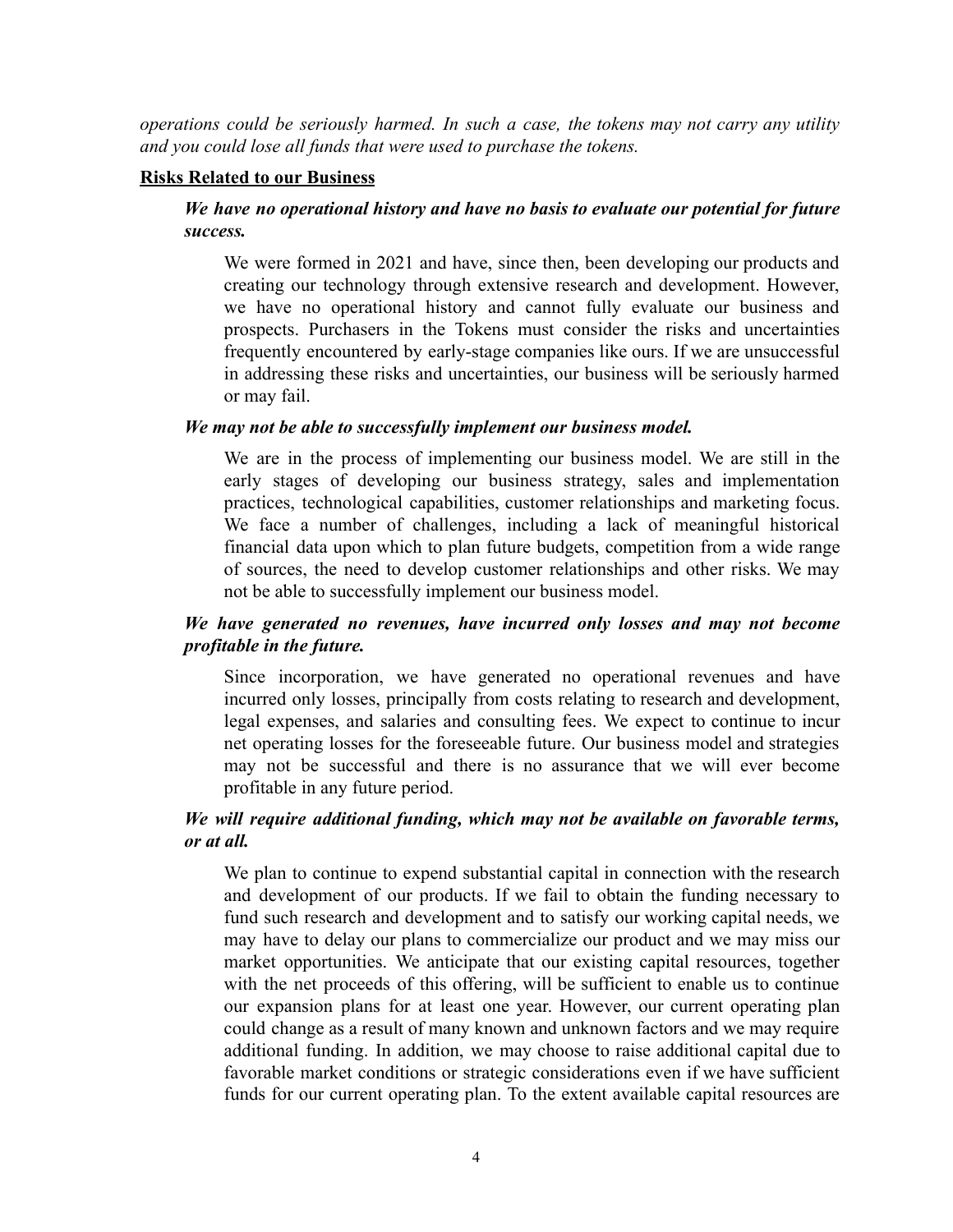insufficient to meet future capital requirements, we will have to seek additional funds to continue with our expansion plan. There can be no assurance that such funds will be available on favorable terms, or at all. If adequate funds are not available, we may be required to curtail operations significantly or even altogether. Our inability to raise capital on favorable terms could have a material adverse effect on our business, financial condition and results of operations.

#### *We may be held liable for the actions and errors of our management.*

Under most conditions, our officers and directors may not be held liable for errors in judgment or other acts or omissions made by them as representatives of the Company because of provisions in our Articles of Incorporation and By-laws holding them harmless and providing them with indemnification against liabilities or losses that arise from such acts or omissions. To the extent that such indemnification provisions are invoked, our assets could be reduced and our business could be impaired.

### *Our failure to expand our management systems and controls to support anticipated growth and to hire qualified personnel could seriously harm our business.*

Our inability to manage our growth effectively could affect our ability to pursue business opportunities and expand our business. As we begin to commercialize our products and our operations grow, we will need to hire a significant number of additional employees. This growth may place strain on our management and operations. Our ability to manage growth will depend on the ability of our officers and key employees to implement and improve our operational, management information, sales and marketing and financial control systems and to expand, train and manage our workforce. We believe that competition for qualified technical, sales, marketing and managerial personnel will be intense. Our ability to implement our business plan could be adversely affected if we are unable to hire and retain qualified personnel as needed.

#### *We are highly dependent on management and other key employees.*

We are highly dependent on the efforts and abilities of our senior management. The loss of our officers or key employees could have a material adverse effect on our financial condition, existing business, or anticipated growth.

*We rely significantly on the use of information technology. Any technology failures causing a material disruption to operational technology or cyber-attacks on our systems affecting our ability to protect the integrity and security of customer and employee information could harm our reputation and/or could disrupt our operations and negatively impact our business.*

We increasingly rely on information technology systems to process, transmit and store electronic information. The future success and growth of our business depends on streamlined processes made available through information systems, global communications, internet activity and other network processes.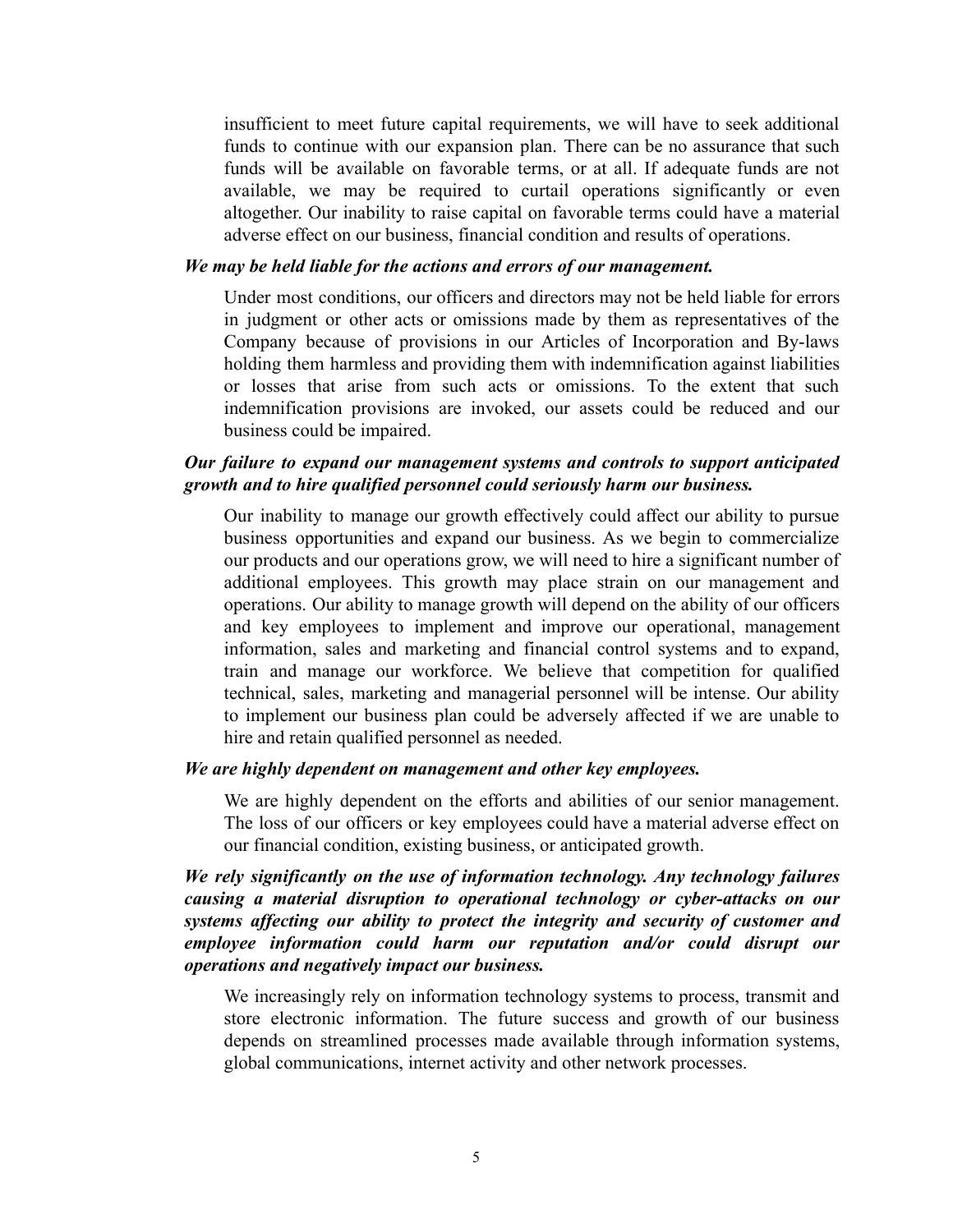Our information technology systems, and those of our third-party service providers, may be vulnerable to information security breaches, [acts of vandalism, computer viruses and interruption or loss of valuable business data]. Stored data might be improperly accessed due to a variety of events beyond our control, including, but not limited to, natural disasters, terrorist attacks, telecommunications failures, computer viruses, hackers and other security issues. We have technology security initiatives and disaster recovery plans in place to mitigate our risk of these vulnerabilities, but these measures may not be adequate or implemented properly to ensure that our operations are not disrupted or that data security breaches do not occur.

Hackers and data thieves are increasingly sophisticated and operate large-scale and complex automated attacks. Any breach of our network may result in damage to our reputation, the loss of valuable business data, misappropriation of our consumers' or employees' personal information, product fulfillment delays, key personnel being unable to perform duties or communicate throughout the organization, loss of retail and internet sales, significant costs for data restoration and other adverse impacts on our business. Despite our existing security procedures and controls, if our network was compromised, it could give rise to unwanted media attention, materially damage our customer relationships, harm our business, reputation, results of operations, cash flows and financial condition, result in fines or lawsuits, and may increase the costs we incur to protect against such information security breaches, such as increased investment in technology, the costs of compliance with consumer protection laws and costs resulting from consumer fraud.

#### **Risks Related to our Industry**

#### *The commercial benefits of our technology are still unproven.*

The commercial prospects for our technology depend on many factors including the degree to which our business model and tokens create operational efficiencies that create incremental value over conventional systems. We have designed, constructed, and are testing an experimental business model and token framework. At this time, key operating efficiencies have not yet been fully tested and validated. Until this can be accomplished there can be no assurance that our technology will offer a higher operating efficiency compared to existing conventional systems.

# *Our tokens and business model will compete for customers against well-known products in the market. If we cannot attract these customers to join our business incubator, if the businesses that we incubate cannot attract customers, our business would suffer and all Token utility may be lost.*

We will have to compete on the basis of price and performance with prgrams that are already well-established in the marketplace. The industries in which our incubated businesses operate, may be intensely competitive. These markets may be characterized by frequent introductions of new or enhanced products, price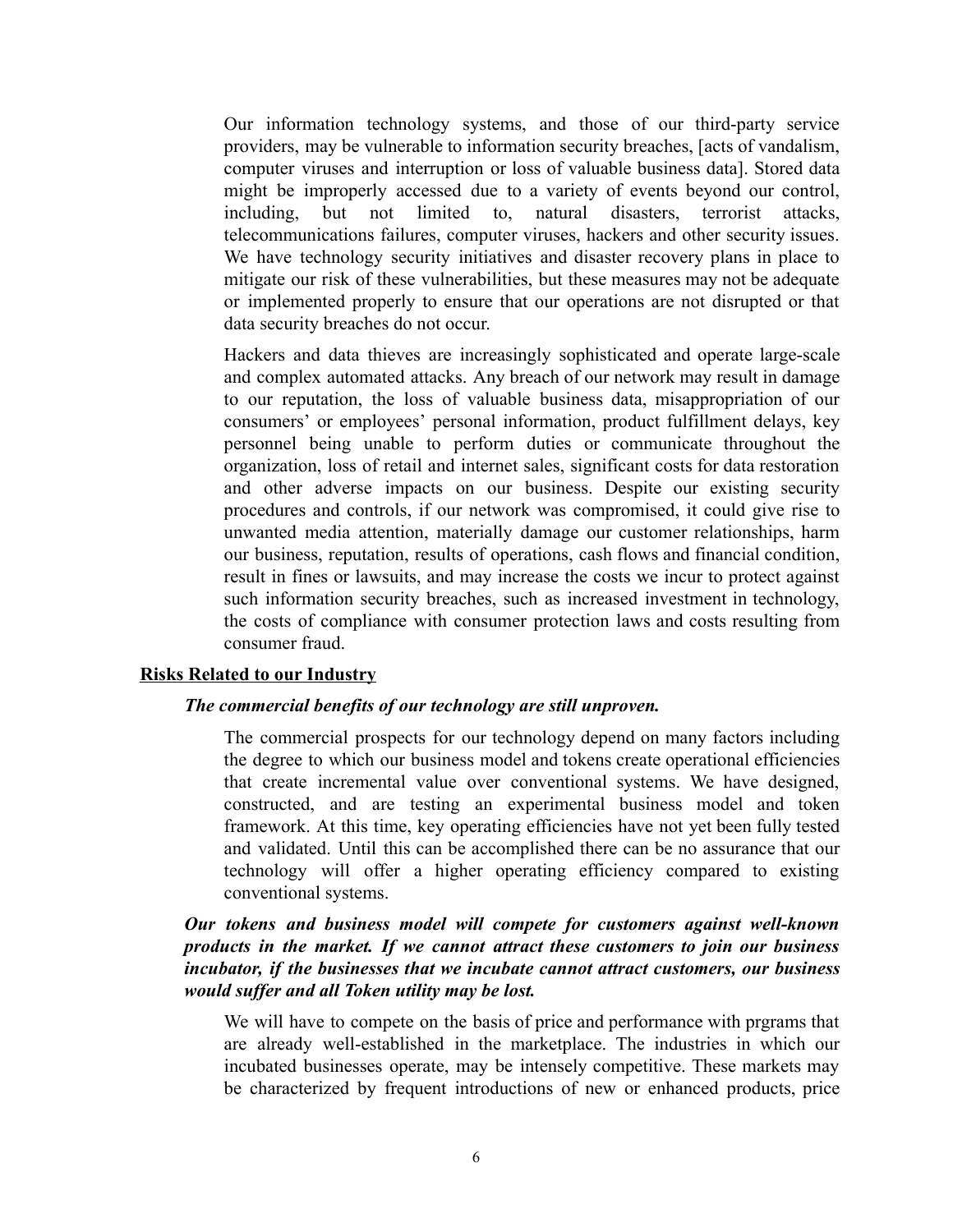competition, continued emergence of new industry standards and regulatory developments. Competitors with an established customer base will have a significant competitive advantage over us and our incubated businesses by virtue of their existing sales channels and ability to create repeat business.

# *Federal, state and local authorities have promulgated various securities legislation and commentary that may impact our business and operations.*

We cannot guarantee that we will operate in full compliance with the complex system of federal, state, and local regulations applicable to our business/ industry. In the event of any non-compliance, we may not be able to distribute, market or sell products, and we could be subject to regulatory or civil actions that result in substantial monetary penalties or damage awards. To the extent the applicable laws or regulations change, or if we introduce new products in the future, we may have to adjust our compliance efforts, and some or all of our products may fail to comply. Our compliance program may be burdensome, time consuming, and expensive.

# *If we fail to secure or protect our intellectual property rights, competitors may be able to use our technologies, which could weaken our competitive position, reduce our revenue or increase our costs.*

We rely on a combination of copyright, trademark and trade secret laws, confidentiality procedures to establish and protect our proprietary rights. Our pending patent applications may not result in issued patents, and our existing and future patents may not be sufficiently broad to protect our proprietary technologies or may be held invalid or unenforceable in court. Policing unauthorized use of our products will be difficult and we cannot be certain that the steps we have taken will prevent the misappropriation or unauthorized use of our technologies, particularly in foreign countries where the laws may not protect our proprietary rights as fully as United States law. Our competitors may independently develop or may have already developed similar technology, duplicate our products or design around any patents issued to us or other intellectual property rights.

We will also rely on trade secrets and new technologies developed by our employees and consultants to maintain our competitive position. Although we have confidentiality agreements and intellectual property assignment agreements with all our employees we cannot be certain that these agreements will be effective in preventing them and others from misappropriating our trade secrets.

# *We may be exposed to liability for infringing intellectual property rights of other companies the cost of which could decrease the value of the Tokens.*

Our success will, in part, depend on our ability to obtain additional trademarks and patents and to operate without infringing on the proprietary rights of others. We may not be able to do this successfully. Although we have conducted searches and are not aware of any patents and trademarks which our products or their use might infringe, we cannot be certain that infringement has not or will not occur.